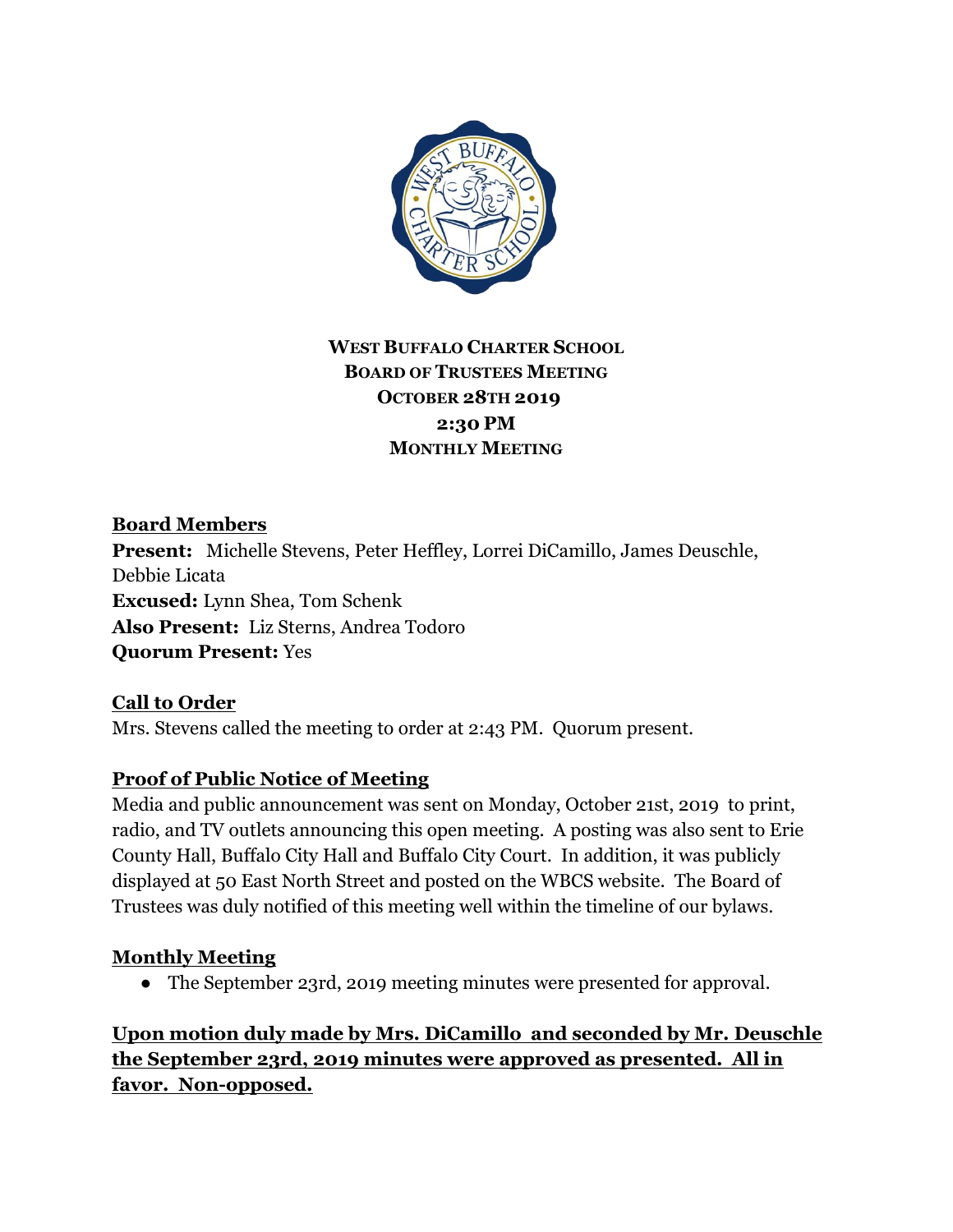### **Financial Report**

Mrs. Sterns presented the financial reports for the period ending September 30th, 2019 (a copy is attached hereto and made a part hereof).

● Mrs. Sterns presented information regarding the recent annual financial audit.

**Upon motion duly made by Mr. Deuschle and seconded by Mr. Heffley, the September 30th, 2019 financials were approved as presented. All in favor. Non-opposed.**

**Upon motion duly made by Mr. Heffley and seconded by Ms. Licata the furniture purchase for the Learning Commons was approved as presented. All in favor. Non-opposed.**

• Furniture was purchased for the Learning Commons on the ground floor and arriving in a few weeks.

### **School Leader Report**

Mrs. Todoro presented the School Leader report (a copy is attached hereto and made a part hereof).

- Discussion regarding the October 22nd and 23rd visit by representatives of the State Education Department. Mrs. Todoro described the chain of events and the schedule pertaining to their visit.
- The draft of the results of the visit may be available in the next months with our renewal possibly being placed on the February Board of Regents agenda.
- Discussion regarding creating a new APPR form that will reflect specific items that are not on the current form. The Board of Trustees are in agreement that a new comprehensive form would be suitable and approved such.

# **BoT Chair Report**

- Mrs. Stevens remarked on the status of the pending sale of the corner lot.
- A dozen or so selected teachers will be invited to charter school meeting where Jane Bluestein will be speaking on November 8th.